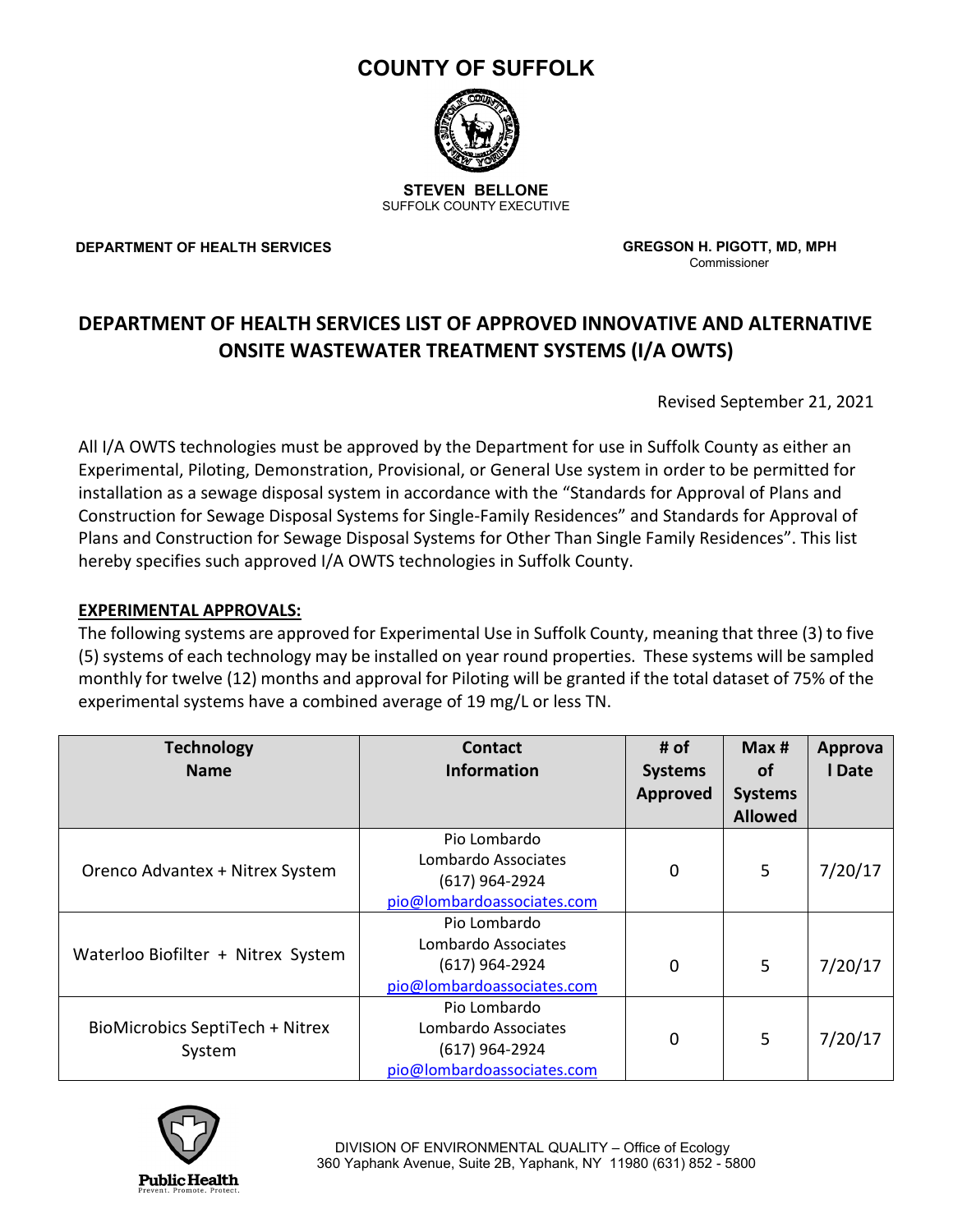| Technology                        | Contact                       | # of     | Max# of | Approval |
|-----------------------------------|-------------------------------|----------|---------|----------|
| Name                              | Information                   | Systems  | Systems | Date     |
|                                   |                               | Approved | Allowed |          |
|                                   | <b>Hilary Brooks</b>          |          |         |          |
|                                   | <b>Center for Clean Water</b> |          |         |          |
| Nitrogen Reducing Biofilter-      | Technology                    | 2        | 5       |          |
| Box/Denite Tank                   | <b>Stony Brook University</b> |          |         | 7/15/16  |
|                                   | Hilary.Brooks@stonybrook.edu  |          |         |          |
|                                   | Phone: (631) 216-7417         |          |         |          |
| AET Tech's the New Clear Solution | Dr. Daniel Smith              |          |         |          |
|                                   | 10809 Cedar Cove Dr.          | $\Omega$ | 5       |          |
|                                   | Thonotosassa, FL 33592        |          |         | 8/28/20  |
|                                   | Daniel.Smith.AET@outlook.com  |          |         |          |

#### **PILOTING APPROVALS:**

The following systems are approved for Piloting in Suffolk County, meaning that eight (8) to twelve (12) systems of each technology may be installed on year round properties. These systems will be sampled monthly for twelve (12) months and approved for Provisional Use if if the total dataset of 75% of the systems have a combined average of 19 mg/L or less TN.

| <b>Technology</b><br><b>Name</b>         | <b>Contact</b><br><b>Information</b>                                                                                                            | # of<br><b>Systems</b><br><b>Approved</b> | Max#<br><b>of</b><br><b>Systems</b><br><b>Allowed</b> | Approval<br><b>Date</b> |
|------------------------------------------|-------------------------------------------------------------------------------------------------------------------------------------------------|-------------------------------------------|-------------------------------------------------------|-------------------------|
| Nitrogen Reducing Biofilter-<br>Lined    | <b>Hilary Brooks</b><br>Center for Clean Water<br>Technology                                                                                    | 8                                         | 12                                                    | 7/8/21                  |
| Nitrogen Reducing Biofilter -<br>Unlined | <b>Stony Brook University</b><br>Hilary.Brooks@stonybrook.edu<br>Phone: (631) 216-7417                                                          | 7                                         | 12                                                    | 1/29/21                 |
| <b>ECOPOD-N Series</b>                   | Mike Catanzaro<br>Delta Environmental, Inc.<br>P.O. Box 969<br>Denham Springs, LA 70727<br>http://www.deltaenvironmental.com/<br>1-800-219-9183 | $\mathbf 0$                               | 12                                                    | 7/20/17                 |
| Hoot-ANR                                 | Ron Suchecki<br>Hoot Systems, LLC<br>2885 Hwy 14E.<br>Lake Charles, LA 70607<br>Ron@HootSystems.com<br>(254) 299-0821                           | $\Omega$                                  | 12                                                    | 11/30/18                |

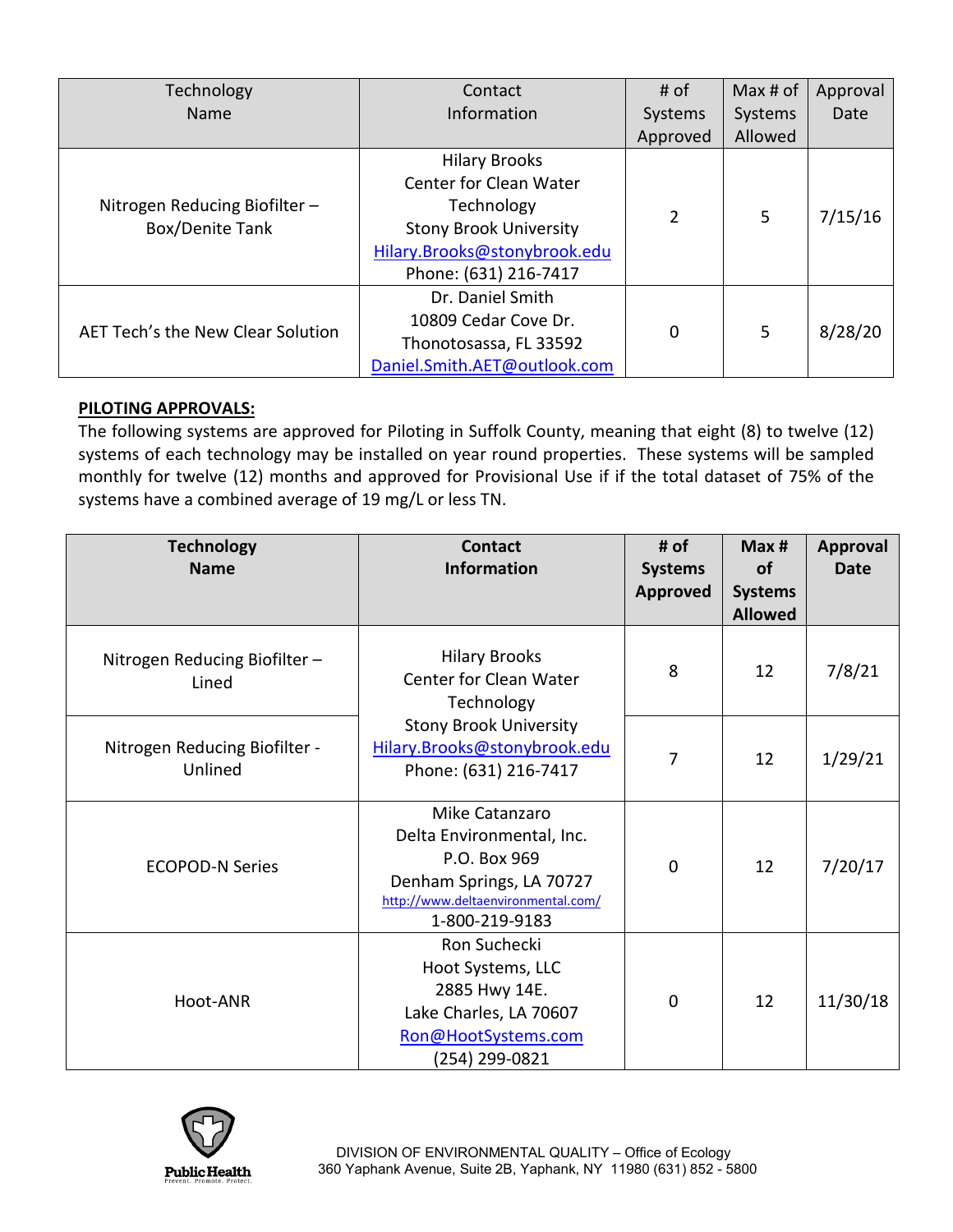| <b>AquaPoint BioClere</b>         | <b>Steve Sedgwick</b><br>AquaPoint, Inc.<br>39 Tarklin Place<br>New Bedford, MA 02745<br>ssedgwick@aquapoint.com<br>office #: (508) 985-9050 | 0 | 12 | 7/30/18 |
|-----------------------------------|----------------------------------------------------------------------------------------------------------------------------------------------|---|----|---------|
| ANUA I/A OWTS Technologies        | ANUA                                                                                                                                         |   |    |         |
| <b>PuraSys SBR</b><br>1.          | P.O. Box 77457                                                                                                                               |   |    |         |
| 2. PuraSys SBR with BioCoir Media | Greensboro, NC 27417                                                                                                                         |   |    |         |
| <b>Filter Polishing Unit</b>      | Barbara Smith                                                                                                                                |   |    |         |
| 3. PuraSys SBR with Aerocell      | Barbara.smith@anuainternational.com                                                                                                          |   |    |         |
| Media Filter Polishing Unit       | Colin Bishop                                                                                                                                 | 0 | 5  | 8/6/20  |
| 4. AeroCell Recirculating Media   | colin.bishop@anuainternational.com                                                                                                           |   |    |         |
| Filter                            | Sean McGuigan                                                                                                                                |   |    |         |
|                                   | sean.mcguigan@anuainternational.com                                                                                                          |   |    |         |
| 5. BioCoir Recirculating Media    | Don Kehoe don.midoke@gmail.com                                                                                                               |   |    |         |
| Filter                            | Mike Giovingo mike.midoke@gmail.com                                                                                                          |   |    |         |

### **PROVISIONAL USE APPROVALS:**

The following systems are approved for Provisional Use in Suffolk County, meaning that there is no cap on the amount of systems that may be installed. However, the first twenty (20) year-round systems must be sampled by every other month for twenty four (24) months and all other residential systems must be sampled every 12 months. Provisionally approved technologies may receive general use approval if the dataset of all of the 20 year round systems have a combined average of 19 mg/l or less TN.

| <b>Technology</b>                                                         | <b>Contact</b>                                                                                                                                                                                | <b>PSD</b>   | <b>Approval</b>       |
|---------------------------------------------------------------------------|-----------------------------------------------------------------------------------------------------------------------------------------------------------------------------------------------|--------------|-----------------------|
| <b>Name</b>                                                               | <b>Information</b>                                                                                                                                                                            | Category*    | Date                  |
| Hydro-Action<br><b>AN Series</b>                                          | Joe Densieski, Wastewater Works, Inc.<br>wastewaterworksinc@gmail.com<br>(631) 831-2580                                                                                                       | $\mathbf{1}$ | September 28,<br>2016 |
| Norweco<br><b>Singulair TNT</b><br><b>Under Minor</b><br><b>Violation</b> | Tom Montalbine, Roman Stone Construction Company<br>tmontalbine@romanstoneco.com<br>(631) 667-0566 Ext.114                                                                                    | N/A          | October 7,<br>2016    |
| Orenco AX-RT<br><b>Under Minor</b><br><b>Violation</b>                    | Lee Essay, Nugent & Potter<br>Lee@nugentpotter.com<br>(631) 283-1103                                                                                                                          | $\mathbf{1}$ | March 1,<br>2017      |
| Norweco<br>Hydro-Kinetic                                                  | Tom Montalbine, Roman Stone Construction Company<br>tmontalbine@romanstoneco.com<br>(631) 667-0566 Ext.114                                                                                    | $\mathbf{1}$ | April 21,<br>2017     |
| Fuji Clean CEN                                                            | Bryan McGowin, Advanced Wastewater Solutions, LLC<br>bryan@awsli.com<br>(631) 405-0358<br>Peder Larsen, Shelter Island Sand, Gravel & Contracting<br>sisandgravel@gmail.com<br>(631) 749-1040 | 1            | January 19,<br>2018   |